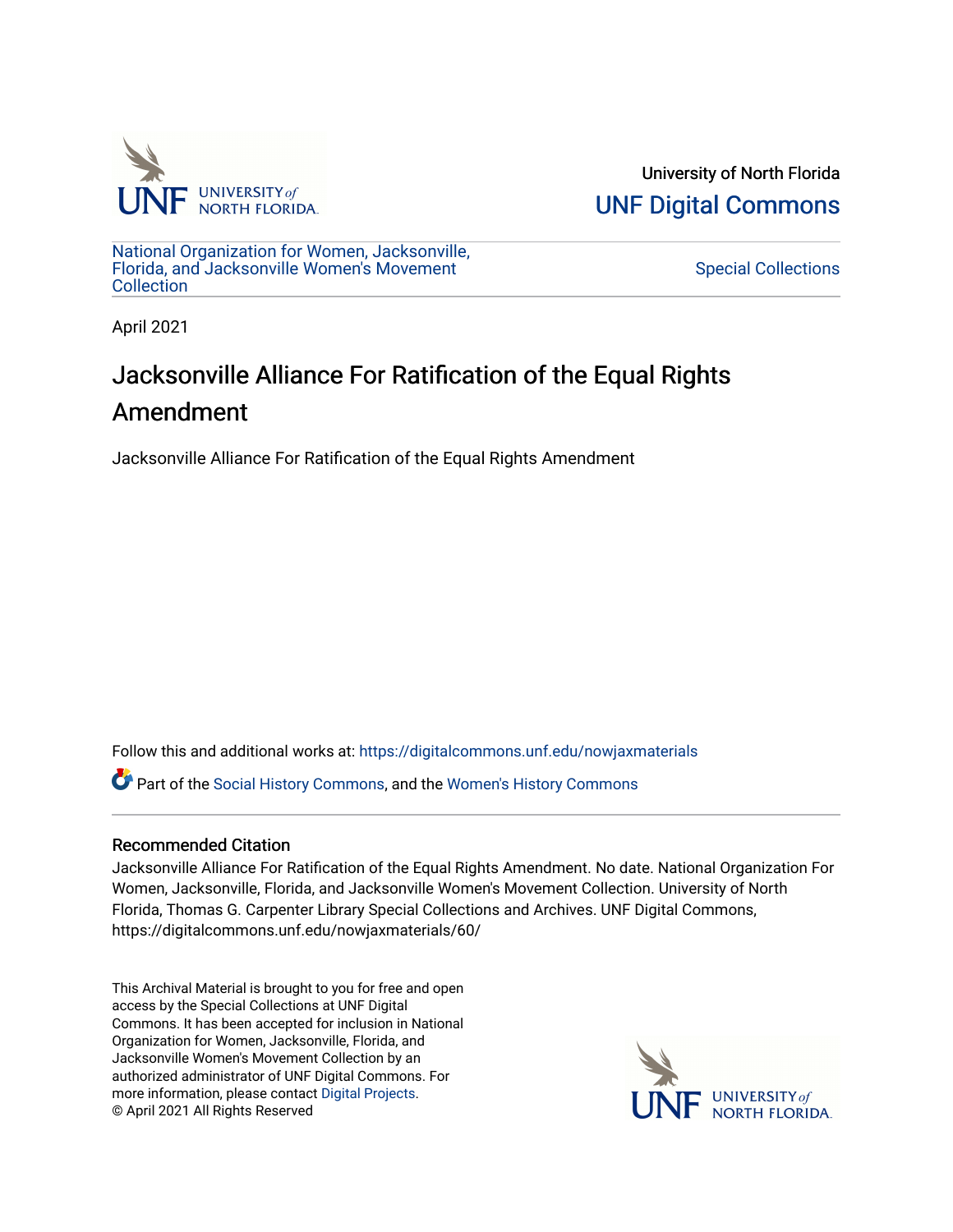## JACKSONVILLE ALLIANCE FOR RATIFICATION OF THE EOUAL RIGHTS AMENDMENT

## WHAT DOES THE EQUAL RIGHTS AMENDMENT SAY?

"Section 1. Equality of rights under the law shall not be denied or abridged by the United States or by any State on account of sex.

"Section 2. The Congress shall have the power to enforce, by appropriate legislation, the provisions of this article.

"Section 3. This amendment shall take effect two years after the date of ratification."

Note that men as well as women are entitled to equal rights, and that a two year period is allowed after ratification so that necessary changes in federal and state laws can be made.

HOW WILL THE AMENDMENT BECOME PART OF THE CONSTITUTION?

The U.S. Congress, by vote of more than the constitutionally required twothirds of the members, has recommended to the states that they approve the ERA. If three-fourths of the state legislatures (38) ratify the Amendment within 7 years, it will become the 27th Amendment to the U.S. Constitution.<sup>1</sup>

W HAT WILL THE ERA DO?

"Essentially, the Amendment will require that the federal government and all state and local governments treat each person, male and female, as an individual. It will not require that any level of government establish quotas for men or.for women in any of its activities; rather it simply will prohibit discrimination on the basis of a person's sex. The Amendment will apply only to governmental action; it will not affect private action or the purely social relationships between men and women."

After the effective date of the Amendment, some laws may be challenged in court. If a court finds that a state or federal law conflicts with the ERA, it will either strike down the law, or extend its coverage so that it applies equally to men and women. Restrictive laws such as those which bar adult women from certain lawful occupations will be struck down; but laws which confer a substantial benefit on one sex will probably be expanded so as to include the other sex.  $^{1}$ W HO SUPPORTS THE AMENDMENT?

Presidents Eisenhower, Kennedy, Johnson and Nixon and the platforms of the major political parties, have supported the An.endment.

The U.S. House of Representatives passed the ERA by a vote of 354 to 23, Cct. 12, 1971, and the U.S. Senate approved it 84 to 8, on March 22, 1972. In both cases, opponents tried to add qualifying language to lim it the scope of the Amendment and were dicisively defeated time and again.

Crganizations supporting ratification of the Amendment represent both men and women, and a wide scope of interests and philosophies. They include labor unions, church groups, educational organizations, and others.<sup>1</sup>

WILL THE ERA DEPRIVE WOMEN OF CHILD SUPPORT AND ALIMONY? No, it will only require that men be eligible for alimony under the same conditions as women (as they are now in more than one-third of the states); that the welfare of the child be the criterion in awarding custody in contested cases, as it is now in many states; and that mothers be responsible for child support within their means  $\cdot$ <sup>1</sup>

The National Commissioners on Uniform State Laws recently adopted a Uniform Marriage and Divorce Act, the terms of which are in accord with the ERA. It provides for alimony for either spouse (called "maintenance"), child support obligations for both spouses in accordance with their means, and custody of children based on the welfare of the child. It should be kept in mind that the great majority of divorce arrangements covering these areas are agreed to by the parfies without litigation.

WILL PUBLIC COLLEGES HAVE TO ADMIT WOMEN ON AN ECUAL BASIS WITH MEN? Yes, this is an area where discrimination against women is prevalent, and such discrimination will be prohibited by the ERA. But it will not affect private schools, it will not require any quotas, or equal numbers of men and women. A dmission will have to be based on relevant characteristics-not on **sex.** 

Graduate schools and the education profession will offer more opportunities for women. For instance, while the number of women applicats to medical schools increased more than 300% between 1929 and 1965 (male applications increased only 29%), the percentage of women accepted by medical schools actually declined. (Hearings, U.S. House of Rep., Special Subcom. on Education, 1970.)

The amendment will be of particular benefit to young women from poor families. With discrimination in public education banned, they will have equal opportunities in vocational education, government-sponsored manpower training programs and military service, among other fields.

WILL THE ERA AFFECT PROPERTY AND OTHER BUSINESS LAWS?

Yes, if the laws treat women differently from men. Married women could enga ge in business as freely as men and manage their separate property such as inheritances and earnings.<sup>2</sup>